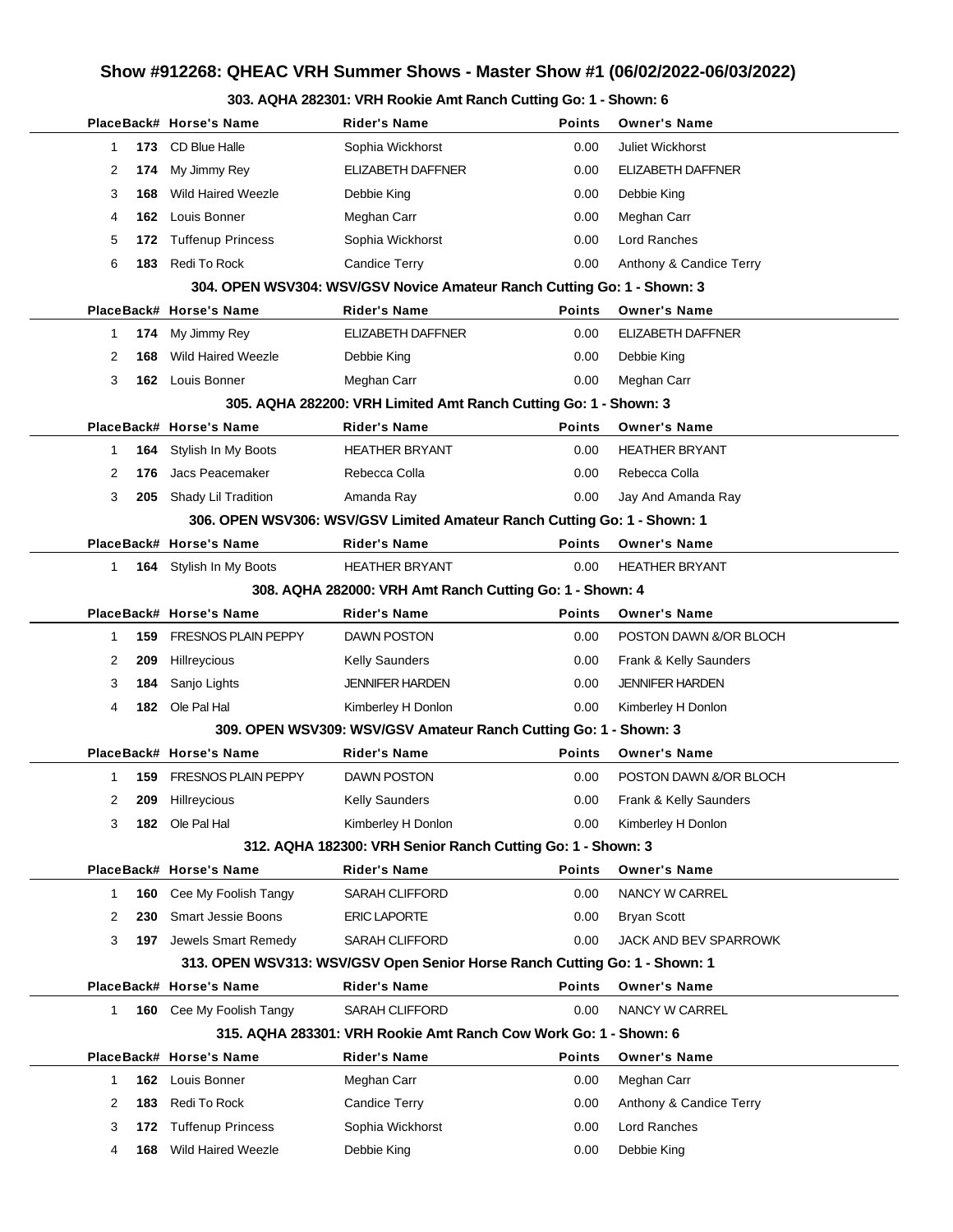|              |     |                            |                                                                          |               | Show #912268: QHEAC VRH Summer Shows - Master Show #1 (06/02/2022-06/03/2022) |  |
|--------------|-----|----------------------------|--------------------------------------------------------------------------|---------------|-------------------------------------------------------------------------------|--|
| 5            |     | 174 My Jimmy Rey           | <b>ELIZABETH DAFFNER</b>                                                 | 0.00          | ELIZABETH DAFFNER                                                             |  |
| 6            |     | 173 CD Blue Halle          | Sophia Wickhorst                                                         | 0.00          | <b>Juliet Wickhorst</b>                                                       |  |
|              |     |                            | 316. OPEN WSV316: WSV/GSV Novice Amateur Ranch Cow Work Go: 1 - Shown: 3 |               |                                                                               |  |
|              |     | PlaceBack# Horse's Name    | <b>Rider's Name</b>                                                      | <b>Points</b> | <b>Owner's Name</b>                                                           |  |
| 1            | 183 | Redi To Rock               | <b>Candice Terry</b>                                                     | 0.00          | Anthony & Candice Terry                                                       |  |
| 2            | 168 | <b>Wild Haired Weezle</b>  | Debbie King                                                              | 0.00          | Debbie King                                                                   |  |
| 3            |     | 174 My Jimmy Rey           | <b>ELIZABETH DAFFNER</b>                                                 | 0.00          | ELIZABETH DAFFNER                                                             |  |
|              |     |                            | 317. AQHA 285000: VRH Limited Amt Ranch Cow Work Go: 1 - Shown: 4        |               |                                                                               |  |
|              |     | PlaceBack# Horse's Name    | <b>Rider's Name</b>                                                      | <b>Points</b> | <b>Owner's Name</b>                                                           |  |
| 1            | 205 | Shady Lil Tradition        | Amanda Ray                                                               | 0.00          | Jay And Amanda Ray                                                            |  |
| 2            | 162 | Louis Bonner               | Meghan Carr                                                              | 0.00          | Meghan Carr                                                                   |  |
| 3            | 176 | Jacs Peacemaker            | Rebecca Colla                                                            | 0.00          | Rebecca Colla                                                                 |  |
| 4            |     | 164 Stylish In My Boots    | <b>HEATHER BRYANT</b>                                                    | 0.00          | <b>HEATHER BRYANT</b>                                                         |  |
|              |     |                            | 318. OPEN WSV317: WSV/GSV Ltd Amateur Ranch Cow Work Go: 1 - Shown: 2    |               |                                                                               |  |
|              |     | PlaceBack# Horse's Name    | <b>Rider's Name</b>                                                      | <b>Points</b> | <b>Owner's Name</b>                                                           |  |
| 1            |     | 162 Louis Bonner           | Meghan Carr                                                              | 0.00          | Meghan Carr                                                                   |  |
| 2            |     | 164 Stylish In My Boots    | <b>HEATHER BRYANT</b>                                                    | 0.00          | <b>HEATHER BRYANT</b>                                                         |  |
|              |     |                            | 322. AQHA 283000: VRH Amt Working Ranch Horse Go: 1 - Shown: 3           |               |                                                                               |  |
|              |     | PlaceBack# Horse's Name    | <b>Rider's Name</b>                                                      | <b>Points</b> | <b>Owner's Name</b>                                                           |  |
| 1            | 159 | <b>FRESNOS PLAIN PEPPY</b> | <b>DAWN POSTON</b>                                                       | 0.00          | POSTON DAWN &/OR BLOCH                                                        |  |
| 2            | 209 | Hillreycious               | <b>Kelly Saunders</b>                                                    | 0.00          | Frank & Kelly Saunders                                                        |  |
| 3            |     | 182 Ole Pal Hal            | Kimberley H Donlon                                                       | 0.00          | Kimberley H Donlon                                                            |  |
|              |     |                            | 323. OPEN WSV323: WSV/GSV Amateur Cow Work Go: 1 - Shown: 3              |               |                                                                               |  |
|              |     | PlaceBack# Horse's Name    | <b>Rider's Name</b>                                                      | <b>Points</b> | <b>Owner's Name</b>                                                           |  |
| 1            | 159 | <b>FRESNOS PLAIN PEPPY</b> | <b>DAWN POSTON</b>                                                       | 0.00          | POSTON DAWN &/OR BLOCH                                                        |  |
| 2            | 209 | Hillreycious               | <b>Kelly Saunders</b>                                                    | 0.00          | Frank & Kelly Saunders                                                        |  |
| 3            |     | 182 Ole Pal Hal            | Kimberley H Donlon                                                       | 0.00          | Kimberley H Donlon                                                            |  |
|              |     |                            | 326, AQHA 183300: VRH Senior Ranch Cow Work Go: 1 - Shown: 3             |               |                                                                               |  |
|              |     | PlaceBack# Horse's Name    | Rider's Name                                                             | Points        | <b>Owner's Name</b>                                                           |  |
| $\mathbf{1}$ | 230 | <b>Smart Jessie Boons</b>  | <b>ERIC LAPORTE</b>                                                      | 0.00          | <b>Bryan Scott</b>                                                            |  |
| 2            | 197 | Jewels Smart Remedy        | <b>SARAH CLIFFORD</b>                                                    | 0.00          | JACK AND BEV SPARROWK                                                         |  |
| 3            | 160 | Cee My Foolish Tangy       | <b>SARAH CLIFFORD</b>                                                    | 0.00          | NANCY W CARREL                                                                |  |
|              |     |                            | 327. OPEN WSV327: WSV/GSV Sr Horse Ranch Cow Work Go: 1 - Shown: 1       |               |                                                                               |  |
|              |     | PlaceBack# Horse's Name    | <b>Rider's Name</b>                                                      | Points        | <b>Owner's Name</b>                                                           |  |
| 1            |     | 160 Cee My Foolish Tangy   | <b>SARAH CLIFFORD</b>                                                    | 0.00          | NANCY W CARREL                                                                |  |
|              |     |                            | 331. AQHA 281301: VRH Rookie Amt Ranch Trail Go: 1 - Shown: 8            |               |                                                                               |  |
|              |     | PlaceBack# Horse's Name    | <b>Rider's Name</b>                                                      | <b>Points</b> | <b>Owner's Name</b>                                                           |  |
| 0            | 171 | <b>Toblerony Pony</b>      | Ida Higgins                                                              | 0.00          | Debbie Walker                                                                 |  |
| 0            | 238 | Whizen Thru The Cash       | <b>Cindy Harbert</b>                                                     | 0.00          | Sarah Vernon                                                                  |  |
| 1            | 169 | SIMPLY A BABE              | Allyson R Walker                                                         | 0.00          | Allyson R Walker                                                              |  |
| 2            | 168 | <b>Wild Haired Weezle</b>  | Debbie King                                                              | 0.00          | Debbie King                                                                   |  |
| 3            | 162 | Louis Bonner               | Meghan Carr                                                              | 0.00          | Meghan Carr                                                                   |  |
| 4            | 172 | <b>Tuffenup Princess</b>   | Sophia Wickhorst                                                         | 0.00          | Lord Ranches                                                                  |  |
| 5            | 173 | CD Blue Halle              | Sophia Wickhorst                                                         | 0.00          | Juliet Wickhorst                                                              |  |
|              |     |                            |                                                                          |               |                                                                               |  |
| 6            | 199 | <b>BR Badger Smoke</b>     | Sarah Ann Westfall                                                       | 0.00          | Sarah Ann Westfall                                                            |  |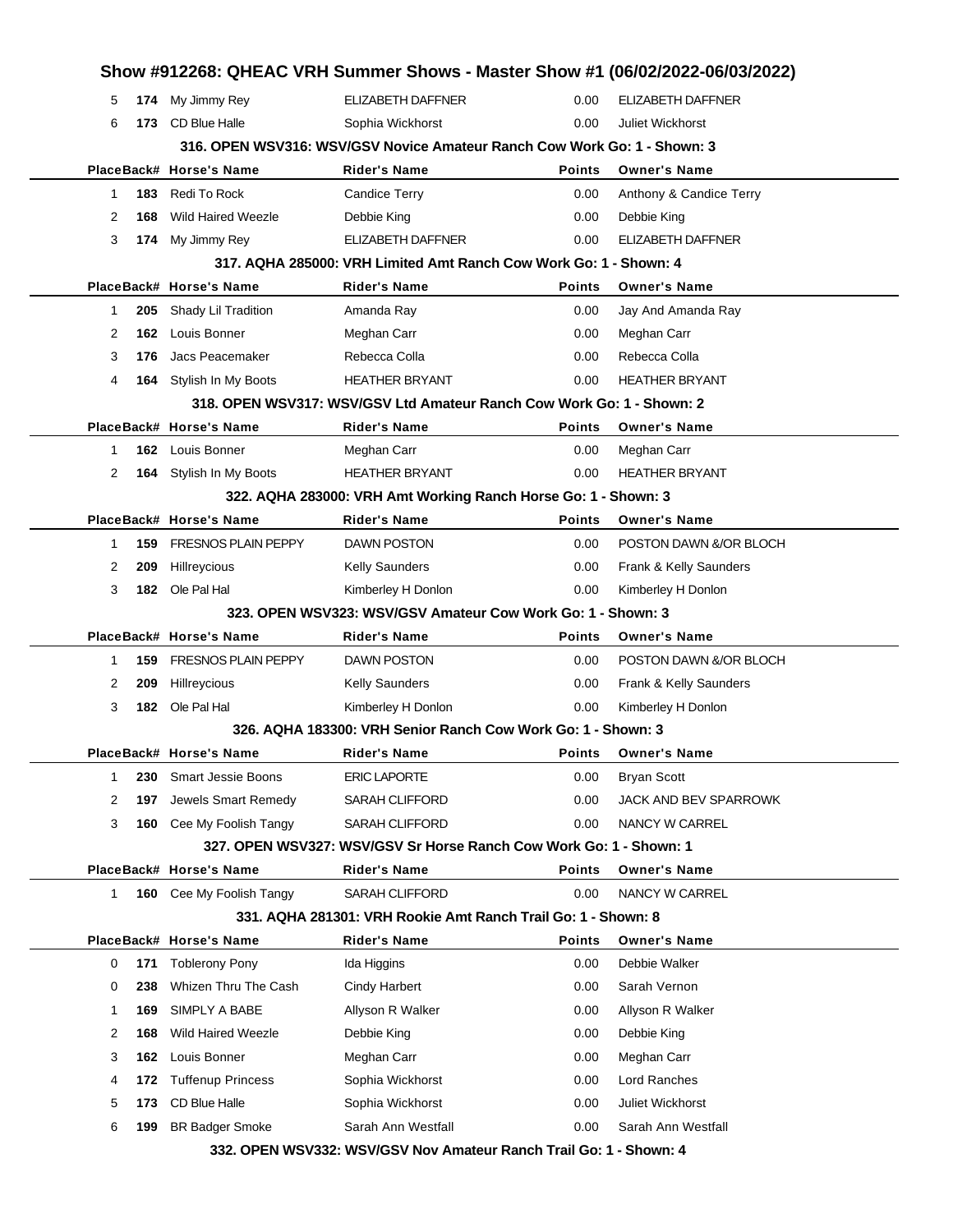|    |     |                                 |                                                                       |               | Show #912268: QHEAC VRH Summer Shows - Master Show #1 (06/02/2022-06/03/2022) |
|----|-----|---------------------------------|-----------------------------------------------------------------------|---------------|-------------------------------------------------------------------------------|
|    |     | PlaceBack# Horse's Name         | <b>Rider's Name</b>                                                   | <b>Points</b> | <b>Owner's Name</b>                                                           |
| 1  |     | 174 My Jimmy Rey                | <b>ELIZABETH DAFFNER</b>                                              | 0.00          | ELIZABETH DAFFNER                                                             |
| 2  | 162 | Louis Bonner                    | Meghan Carr                                                           | 0.00          | Meghan Carr                                                                   |
| 3  | 183 | Redi To Rock                    | <b>Candice Terry</b>                                                  | 0.00          | Anthony & Candice Terry                                                       |
| 4  | 168 | <b>Wild Haired Weezle</b>       | Debbie King                                                           | 0.00          | Debbie King                                                                   |
|    |     |                                 | 333, AQHA 281200: VRH Limited Amt Ranch Trail Go: 1 - Shown: 2        |               |                                                                               |
|    |     | PlaceBack# Horse's Name         | <b>Rider's Name</b>                                                   | <b>Points</b> | <b>Owner's Name</b>                                                           |
| 1  |     | 164 Stylish In My Boots         | <b>HEATHER BRYANT</b>                                                 | 0.00          | <b>HEATHER BRYANT</b>                                                         |
| 2  | 205 | Shady Lil Tradition             | Amanda Ray                                                            | 0.00          | Jay And Amanda Ray                                                            |
|    |     |                                 | 334. OPEN WSV334: WSV/GSV Ltd Amateur Ranch Trail Go: 1 - Shown: 1    |               |                                                                               |
|    |     | PlaceBack# Horse's Name         | Rider's Name                                                          | <b>Points</b> | <b>Owner's Name</b>                                                           |
| 1. |     | 164 Stylish In My Boots         | <b>HEATHER BRYANT</b>                                                 | 0.00          | <b>HEATHER BRYANT</b>                                                         |
|    |     |                                 | 336, AQHA 281000: VRH Amt Ranch Trail Go: 1 - Shown: 3                |               |                                                                               |
|    |     | PlaceBack# Horse's Name         | <b>Rider's Name</b>                                                   | <b>Points</b> | <b>Owner's Name</b>                                                           |
| 1  | 159 | <b>FRESNOS PLAIN PEPPY</b>      | <b>DAWN POSTON</b>                                                    | 0.00          | POSTON DAWN &/OR BLOCH                                                        |
| 2  | 209 | Hillreycious                    | <b>Kelly Saunders</b>                                                 | 0.00          | Frank & Kelly Saunders                                                        |
| 3  |     | 182 Ole Pal Hal                 | Kimberley H Donlon                                                    | 0.00          | Kimberley H Donlon                                                            |
|    |     |                                 | 337. OPEN WSV337: WSV/GSV Amateur Ranch Trail Go: 1 - Shown: 3        |               |                                                                               |
|    |     | PlaceBack# Horse's Name         | Rider's Name                                                          | <b>Points</b> | <b>Owner's Name</b>                                                           |
| 1  | 159 | <b>FRESNOS PLAIN PEPPY</b>      | <b>DAWN POSTON</b>                                                    | 0.00          | POSTON DAWN &/OR BLOCH                                                        |
| 2  | 209 | Hillreycious                    | Kelly Saunders                                                        | 0.00          | Frank & Kelly Saunders                                                        |
| 3  |     | 182 Ole Pal Hal                 | Kimberley H Donlon                                                    | 0.00          | Kimberley H Donlon                                                            |
|    |     |                                 | 340, AQHA 181300: VRH Senior Ranch Trail Go: 1 - Shown: 2             |               |                                                                               |
|    |     | PlaceBack# Horse's Name         | <b>Rider's Name</b>                                                   | Points        | <b>Owner's Name</b>                                                           |
| 1  | 160 | Cee My Foolish Tangy            | <b>SARAH CLIFFORD</b>                                                 | 0.00          | NANCY W CARREL                                                                |
| 2  | 197 | Jewels Smart Remedy             | <b>SARAH CLIFFORD</b>                                                 | 0.00          | <b>JACK AND BEV SPARROWK</b>                                                  |
|    |     |                                 | 341, OPEN WSV341: WSV/GSV Senior Horse Ranch Trail Go: 1 - Shown: 1   |               |                                                                               |
|    |     | PlaceBack# Horse's Name         | Rider's Name                                                          | Points        | <b>Owner's Name</b>                                                           |
| 1  |     | <b>160</b> Cee My Foolish Tangy | SARAH CLIFFORD                                                        | 0.00          | NANCY W CARREL                                                                |
|    |     |                                 | 347. AQHA 288301: VRH Rookie Amt Ranch Conformation Go: 1 - Shown: 4  |               |                                                                               |
|    |     | PlaceBack# Horse's Name         | <b>Rider's Name</b>                                                   | <b>Points</b> | <b>Owner's Name</b>                                                           |
| 1  | 199 | <b>BR Badger Smoke</b>          | Sarah Ann Westfall                                                    | 0.00          | Sarah Ann Westfall                                                            |
| 2  | 173 | CD Blue Halle                   | Sophia Wickhorst                                                      | 0.00          | Juliet Wickhorst                                                              |
| 3  | 162 | Louis Bonner                    | Meghan Carr                                                           | 0.00          | Meghan Carr                                                                   |
| 4  | 168 | <b>Wild Haired Weezle</b>       | Debbie King                                                           | 0.00          | Debbie King                                                                   |
|    |     |                                 | 348. AQHA 288200: VRH Limited Amt Ranch Conformation Go: 1 - Shown: 2 |               |                                                                               |
|    |     | PlaceBack# Horse's Name         | Rider's Name                                                          | <b>Points</b> | <b>Owner's Name</b>                                                           |
| 1  | 205 | Shady Lil Tradition             | Amanda Ray                                                            | 0.00          | Jay And Amanda Ray                                                            |
| 2  | 164 | Stylish In My Boots             | <b>HEATHER BRYANT</b>                                                 | 0.00          | <b>HEATHER BRYANT</b>                                                         |
|    |     |                                 | 349. AQHA 288000: VRH Amt Ranch Conformation Go: 1 - Shown: 3         |               |                                                                               |
|    |     | PlaceBack# Horse's Name         | Rider's Name                                                          | Points        | <b>Owner's Name</b>                                                           |
| 1  | 159 | <b>FRESNOS PLAIN PEPPY</b>      | <b>DAWN POSTON</b>                                                    | 0.00          | POSTON DAWN &/OR BLOCH                                                        |
| 2  | 209 | Hillreycious                    | <b>Kelly Saunders</b>                                                 | 0.00          | Frank & Kelly Saunders                                                        |
| 3  |     | 182 Ole Pal Hal                 | Kimberley H Donlon                                                    | 0.00          | Kimberley H Donlon                                                            |
|    |     |                                 | 351. AQHA 188300: VRH Senior Ranch Conformation Go: 1 - Shown: 3      |               |                                                                               |
|    |     | PlaceBack# Horse's Name         | <b>Rider's Name</b>                                                   | Points        | <b>Owner's Name</b>                                                           |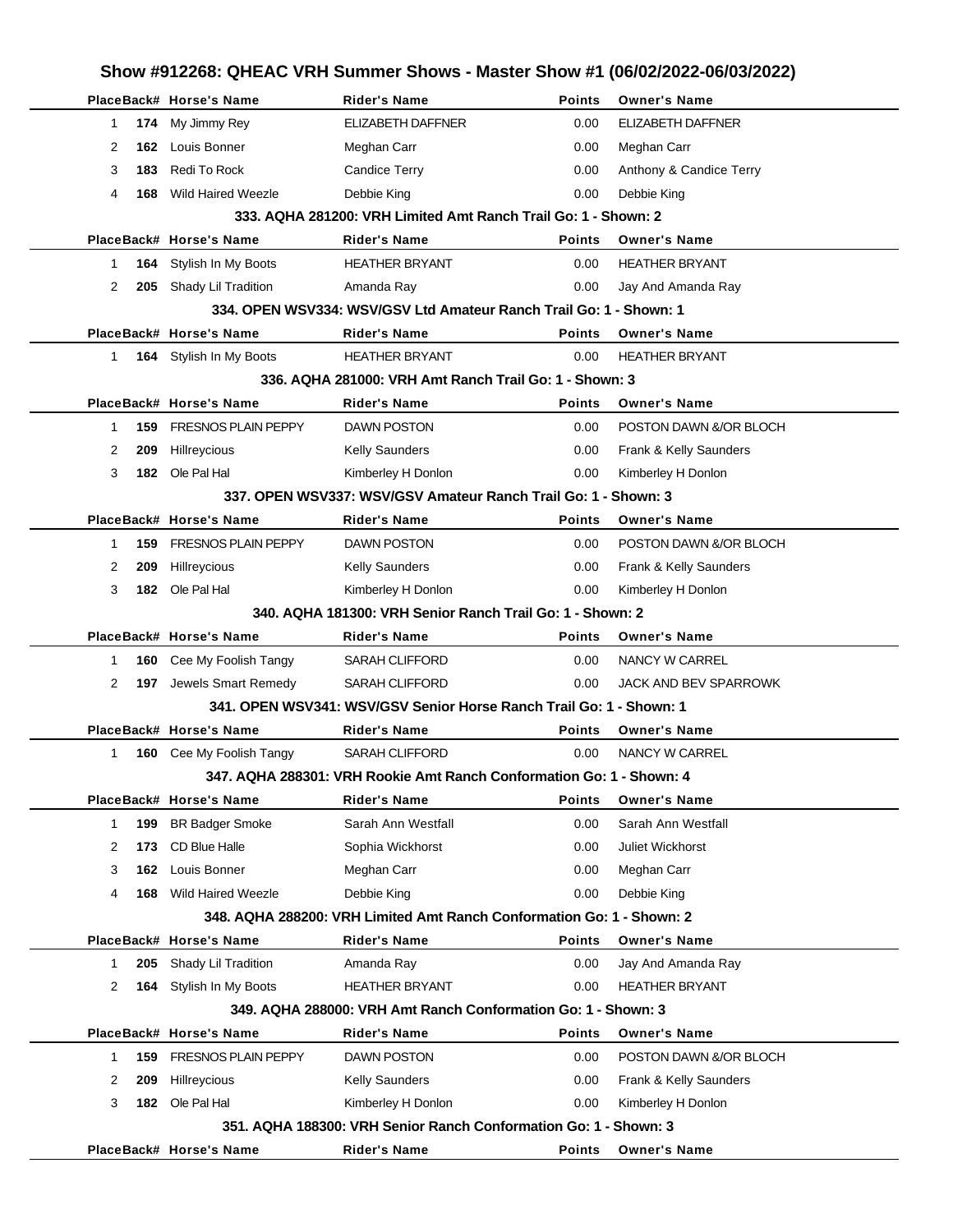|        |            | PlaceBack# Horse's Name                        | <b>Rider's Name</b>                                                     | <b>Points</b> | <b>Owner's Name</b>                  |
|--------|------------|------------------------------------------------|-------------------------------------------------------------------------|---------------|--------------------------------------|
|        |            |                                                |                                                                         |               |                                      |
|        |            |                                                | 365. OPEN WSV365: WSV/GSV Senior Horse Ranch Reining Go: 1 - Shown: 1   |               |                                      |
| 4      | 197        | Jewels Smart Remedy                            | <b>SARAH CLIFFORD</b>                                                   | 0.00          | JACK AND BEV SPARROWK                |
| 3      | 206        | <b>GENUINELY CODE RED</b>                      | Kensley Elizabeth Hennessy                                              | 0.00          | BARBARA LINDEMANN                    |
| 2      | 230        | <b>Smart Jessie Boons</b>                      | <b>ERIC LAPORTE</b>                                                     | 0.00          | <b>Bryan Scott</b>                   |
| 1      | 160        | Cee My Foolish Tangy                           | <b>SARAH CLIFFORD</b>                                                   | 0.00          | NANCY W CARREL                       |
|        |            | PlaceBack# Horse's Name                        | Rider's Name                                                            | Points        | <b>Owner's Name</b>                  |
|        |            |                                                | 364. AQHA 184300: VRH Senior Ranch Reining Go: 1 - Shown: 4             |               |                                      |
| 3      | 159        | <b>FRESNOS PLAIN PEPPY</b>                     | DAWN POSTON                                                             | 0.00          | POSTON DAWN &/OR BLOCH               |
| 2      | 209        | Hillreycious                                   | <b>Kelly Saunders</b>                                                   | 0.00          | Frank & Kelly Saunders               |
| 1      | 182        | Ole Pal Hal                                    | Kimberley H Donlon                                                      | 0.00          | Kimberley H Donlon                   |
|        |            | PlaceBack# Horse's Name                        | <b>Rider's Name</b>                                                     | Points        | <b>Owner's Name</b>                  |
|        |            |                                                | 361. OPEN WSV361: WSV/GSV Amateur Ranch Reining Go: 1 - Shown: 3        |               |                                      |
| 3      | 159        | <b>FRESNOS PLAIN PEPPY</b>                     | DAWN POSTON                                                             | 0.00          | POSTON DAWN &/OR BLOCH               |
| 2      | 182        | Ole Pal Hal                                    | Kimberley H Donlon                                                      | 0.00          | Kimberley H Donlon                   |
| 1      |            | 209 Hillreycious                               | <b>Kelly Saunders</b>                                                   | 0.00          | Frank & Kelly Saunders               |
|        |            | PlaceBack# Horse's Name                        | Rider's Name                                                            | <b>Points</b> | <b>Owner's Name</b>                  |
|        |            |                                                | 360. AQHA 284000: VRH Amt Ranch Reining Go: 1 - Shown: 3                |               |                                      |
| 1      |            | 164 Stylish In My Boots                        | <b>HEATHER BRYANT</b>                                                   | 0.00          | <b>HEATHER BRYANT</b>                |
|        |            | PlaceBack# Horse's Name                        | Rider's Name                                                            | Points        | <b>Owner's Name</b>                  |
|        |            |                                                | 358. OPEN WSV358: WSV/GSV Ltd Amateur Ranch Reining Go: 1 - Shown: 1    |               |                                      |
| OP24   |            | 176 Jacs Peacemaker                            | Rebecca Colla                                                           | 0.00          | Rebecca Colla                        |
| OP13   | 164        | Stylish In My Boots                            | <b>HEATHER BRYANT</b>                                                   | 0.00          | <b>HEATHER BRYANT</b>                |
| 2      | 219        | Carambas Tuck N Run                            | BRYAN JAEGER                                                            | 0.00          | <b>BRYAN JAEGER</b>                  |
| 1      | 205        | Shady Lil Tradition                            | Amanda Ray                                                              | 0.00          | Jay And Amanda Ray                   |
|        |            | PlaceBack# Horse's Name                        | <b>Rider's Name</b>                                                     | <b>Points</b> | <b>Owner's Name</b>                  |
|        |            |                                                | 357. AQHA 284200: VRH Limited Amt Ranch Reining Go: 1 - Shown: 4        |               |                                      |
| 4      | 168        | Wild Haired Weezle                             | Debbie King                                                             | 0.00          | Debbie King                          |
| 3      | 162        | Louis Bonner                                   | Meghan Carr                                                             | 0.00          | Meghan Carr                          |
| 2      | 183        | Redi To Rock                                   | <b>Candice Terry</b>                                                    | 0.00          | Anthony & Candice Terry              |
| 1      | 174        | My Jimmy Rey                                   | ELIZABETH DAFFNER                                                       | 0.00          | ELIZABETH DAFFNER                    |
|        |            | PlaceBack# Horse's Name                        | Rider's Name                                                            | <b>Points</b> | <b>Owner's Name</b>                  |
|        |            |                                                | 356. OPEN WSV356: WSV/GSV Novice Amateur Ranch Reining Go: 1 - Shown: 4 |               |                                      |
| 6      | 168        | Wild Haired Weezle                             | Debbie King                                                             | 0.00          | Debbie King                          |
| 5      | 172        | <b>Tuffenup Princess</b>                       | Sophia Wickhorst                                                        | 0.00          | Lord Ranches                         |
| 4      | 162        | Louis Bonner                                   | Meghan Carr                                                             | 0.00          | Meghan Carr                          |
| 3      | 183        | Redi To Rock                                   | Candice Terry                                                           | 0.00          | Anthony & Candice Terry              |
| 2      | 173        | CD Blue Halle                                  | Sophia Wickhorst                                                        | 0.00          | Juliet Wickhorst                     |
| 1      | 174        | My Jimmy Rey                                   | ELIZABETH DAFFNER                                                       | 0.00          | ELIZABETH DAFFNER                    |
|        |            | PlaceBack# Horse's Name                        | Rider's Name                                                            | Points        | <b>Owner's Name</b>                  |
|        |            |                                                | 355. AQHA 284301: VRH Rookie Amt Ranch Reining Go: 1 - Shown: 6         |               |                                      |
| 3      |            | 197 Jewels Smart Remedy                        | Amanda Ray                                                              | 0.00          | JACK AND BEV SPARROWK                |
| 1<br>2 | 199<br>160 | <b>BR Badger Smoke</b><br>Cee My Foolish Tangy | Sarah Ann Westfall<br><b>SARAH CLIFFORD</b>                             | 0.00<br>0.00  | Sarah Ann Westfall<br>NANCY W CARREL |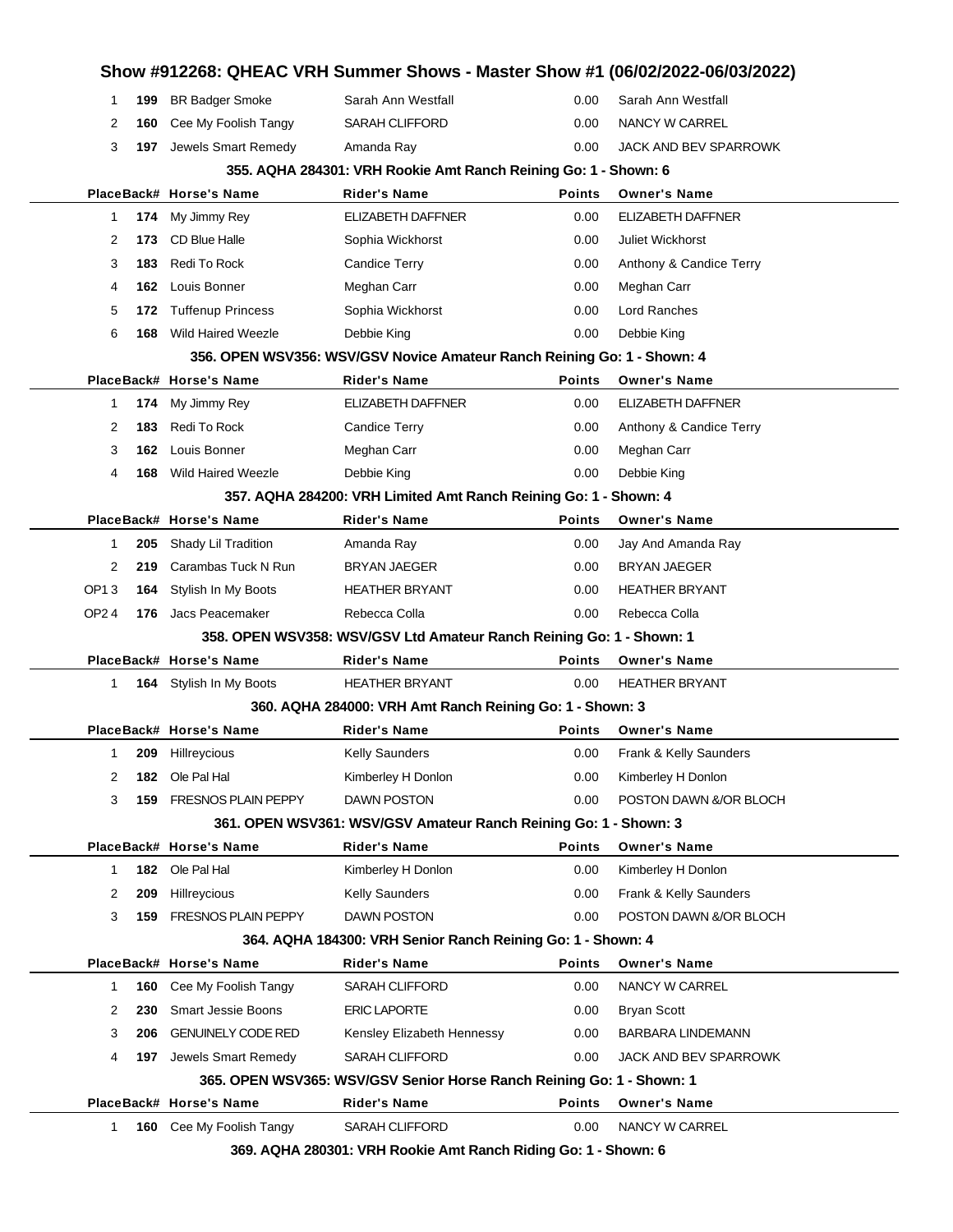| Show #912268: QHEAC VRH Summer Shows - Master Show #1 (06/02/2022-06/03/2022) |                                                                     |                            |                                                                        |               |                         |  |  |  |  |
|-------------------------------------------------------------------------------|---------------------------------------------------------------------|----------------------------|------------------------------------------------------------------------|---------------|-------------------------|--|--|--|--|
|                                                                               |                                                                     | PlaceBack# Horse's Name    | <b>Rider's Name</b>                                                    | <b>Points</b> | <b>Owner's Name</b>     |  |  |  |  |
|                                                                               | 173<br>1                                                            | <b>CD Blue Halle</b>       | Sophia Wickhorst                                                       | 0.00          | Juliet Wickhorst        |  |  |  |  |
|                                                                               | 2<br>162                                                            | Louis Bonner               | Meghan Carr                                                            | 0.00          | Meghan Carr             |  |  |  |  |
|                                                                               | 3<br>201                                                            | Betcha One Tyme            | Morgan Varney                                                          | 0.00          | Morgan Varney           |  |  |  |  |
|                                                                               | 199<br>4                                                            | <b>BR Badger Smoke</b>     | Sarah Ann Westfall                                                     | 0.00          | Sarah Ann Westfall      |  |  |  |  |
|                                                                               | 5<br>168                                                            | <b>Wild Haired Weezle</b>  | Debbie King                                                            | 0.00          | Debbie King             |  |  |  |  |
| OP16                                                                          |                                                                     | 172 Tuffenup Princess      | Sophia Wickhorst                                                       | 0.00          | Lord Ranches            |  |  |  |  |
|                                                                               |                                                                     |                            | 370. OPEN WSV370: WSV/GSV Novice Amateur Ranch Riding Go: 1 - Shown: 4 |               |                         |  |  |  |  |
|                                                                               |                                                                     | PlaceBack# Horse's Name    | <b>Rider's Name</b>                                                    | <b>Points</b> | <b>Owner's Name</b>     |  |  |  |  |
|                                                                               | 1<br>174                                                            | My Jimmy Rey               | ELIZABETH DAFFNER                                                      | 0.00          | ELIZABETH DAFFNER       |  |  |  |  |
|                                                                               | 2<br>183                                                            | Redi To Rock               | <b>Candice Terry</b>                                                   | 0.00          | Anthony & Candice Terry |  |  |  |  |
|                                                                               | 3<br>162                                                            | Louis Bonner               | Meghan Carr                                                            | 0.00          | Meghan Carr             |  |  |  |  |
|                                                                               | 4<br>168                                                            | Wild Haired Weezle         | Debbie King                                                            | 0.00          | Debbie King             |  |  |  |  |
|                                                                               |                                                                     |                            | 371. AQHA 280200: VRH Limited Amt Ranch Riding Go: 1 - Shown: 4        |               |                         |  |  |  |  |
|                                                                               |                                                                     | PlaceBack# Horse's Name    | <b>Rider's Name</b>                                                    | <b>Points</b> | <b>Owner's Name</b>     |  |  |  |  |
|                                                                               | 164<br>1                                                            | Stylish In My Boots        | <b>HEATHER BRYANT</b>                                                  | 0.00          | <b>HEATHER BRYANT</b>   |  |  |  |  |
|                                                                               | 2<br>219                                                            | Carambas Tuck N Run        | <b>BRYAN JAEGER</b>                                                    | 0.00          | BRYAN JAEGER            |  |  |  |  |
|                                                                               | 3<br>205                                                            | Shady Lil Tradition        | Amanda Ray                                                             | 0.00          | Jay And Amanda Ray      |  |  |  |  |
|                                                                               | 4<br>176                                                            | Jacs Peacemaker            | Rebecca Colla                                                          | 0.00          | Rebecca Colla           |  |  |  |  |
|                                                                               | 372. OPEN WSV372: WSV/GSV Ltd Amateur Ranch Riding Go: 1 - Shown: 1 |                            |                                                                        |               |                         |  |  |  |  |
|                                                                               |                                                                     | PlaceBack# Horse's Name    | <b>Rider's Name</b>                                                    | Points        | <b>Owner's Name</b>     |  |  |  |  |
|                                                                               | 1                                                                   | 164 Stylish In My Boots    | <b>HEATHER BRYANT</b>                                                  | 0.00          | <b>HEATHER BRYANT</b>   |  |  |  |  |
|                                                                               | 374. AQHA 280000: VRH Amt Ranch Riding Go: 1 - Shown: 3             |                            |                                                                        |               |                         |  |  |  |  |
|                                                                               |                                                                     | PlaceBack# Horse's Name    | <b>Rider's Name</b>                                                    | <b>Points</b> | <b>Owner's Name</b>     |  |  |  |  |
|                                                                               | 1<br>209                                                            | Hillreycious               | <b>Kelly Saunders</b>                                                  | 0.00          | Frank & Kelly Saunders  |  |  |  |  |
|                                                                               | 2<br>159                                                            | <b>FRESNOS PLAIN PEPPY</b> | <b>DAWN POSTON</b>                                                     | 0.00          | POSTON DAWN &/OR BLOCH  |  |  |  |  |
|                                                                               | 3<br>182                                                            | Ole Pal Hal                | Kimberley H Donlon                                                     | 0.00          | Kimberley H Donlon      |  |  |  |  |
|                                                                               |                                                                     |                            | 375. OPEN WSV375: WSV/GSV Amateur Ranch Riding Go: 1 - Shown: 3        |               |                         |  |  |  |  |
|                                                                               |                                                                     | PlaceBack# Horse's Name    | Rider's Name                                                           | <b>Points</b> | <b>Owner's Name</b>     |  |  |  |  |
|                                                                               | 209<br>1                                                            | Hillreycious               | <b>Kelly Saunders</b>                                                  | 0.00          | Frank & Kelly Saunders  |  |  |  |  |
|                                                                               | 159<br>2                                                            | <b>FRESNOS PLAIN PEPPY</b> | DAWN POSTON                                                            | 0.00          | POSTON DAWN &/OR BLOCH  |  |  |  |  |
|                                                                               | 3<br>182                                                            | Ole Pal Hal                | Kimberley H Donlon                                                     | 0.00          | Kimberley H Donlon      |  |  |  |  |
|                                                                               |                                                                     |                            | 376. AQHA 180200: VRH Junior Ranch Riding Go: 1 - Shown: 2             |               |                         |  |  |  |  |
|                                                                               |                                                                     | PlaceBack# Horse's Name    | <b>Rider's Name</b>                                                    | <b>Points</b> | <b>Owner's Name</b>     |  |  |  |  |
|                                                                               | 198<br>1                                                            | Shes Got Voodoo            | <b>KATHY TORRES</b>                                                    | 0.00          | Lysbeth Wiggins         |  |  |  |  |
|                                                                               | 2<br>201                                                            | Betcha One Tyme            | Morgan Varney                                                          | 0.00          | Morgan Varney           |  |  |  |  |
|                                                                               |                                                                     |                            | 378. AQHA 180300: VRH Senior Ranch Riding Go: 1 - Shown: 5             |               |                         |  |  |  |  |
|                                                                               |                                                                     | PlaceBack# Horse's Name    | <b>Rider's Name</b>                                                    | <b>Points</b> | <b>Owner's Name</b>     |  |  |  |  |
|                                                                               | 1<br>206                                                            | <b>GENUINELY CODE RED</b>  | Kensley Elizabeth Hennessy                                             | 0.00          | BARBARA LINDEMANN       |  |  |  |  |
|                                                                               | 2<br>160                                                            | Cee My Foolish Tangy       | <b>SARAH CLIFFORD</b>                                                  | 0.00          | NANCY W CARREL          |  |  |  |  |
|                                                                               | 197<br>3                                                            | Jewels Smart Remedy        | <b>SARAH CLIFFORD</b>                                                  | 0.00          | JACK AND BEV SPARROWK   |  |  |  |  |
|                                                                               | 207<br>4                                                            | Its Remedy Time            | Kensley Elizabeth Hennessy                                             | 0.00          | BARBARA LINDEMANN       |  |  |  |  |
|                                                                               | 5<br>199                                                            | <b>BR Badger Smoke</b>     | Sarah Ann Westfall                                                     | 0.00          | Sarah Ann Westfall      |  |  |  |  |
|                                                                               |                                                                     |                            | 379. OPEN WSV379: WSV/GSV Senior Horse Ranch Riding Go: 1 - Shown: 1   |               |                         |  |  |  |  |
|                                                                               |                                                                     | PlaceBack# Horse's Name    | <b>Rider's Name</b>                                                    | Points        | <b>Owner's Name</b>     |  |  |  |  |
|                                                                               | 1<br>160                                                            | Cee My Foolish Tangy       | SARAH CLIFFORD                                                         | 0.00          | NANCY W CARREL          |  |  |  |  |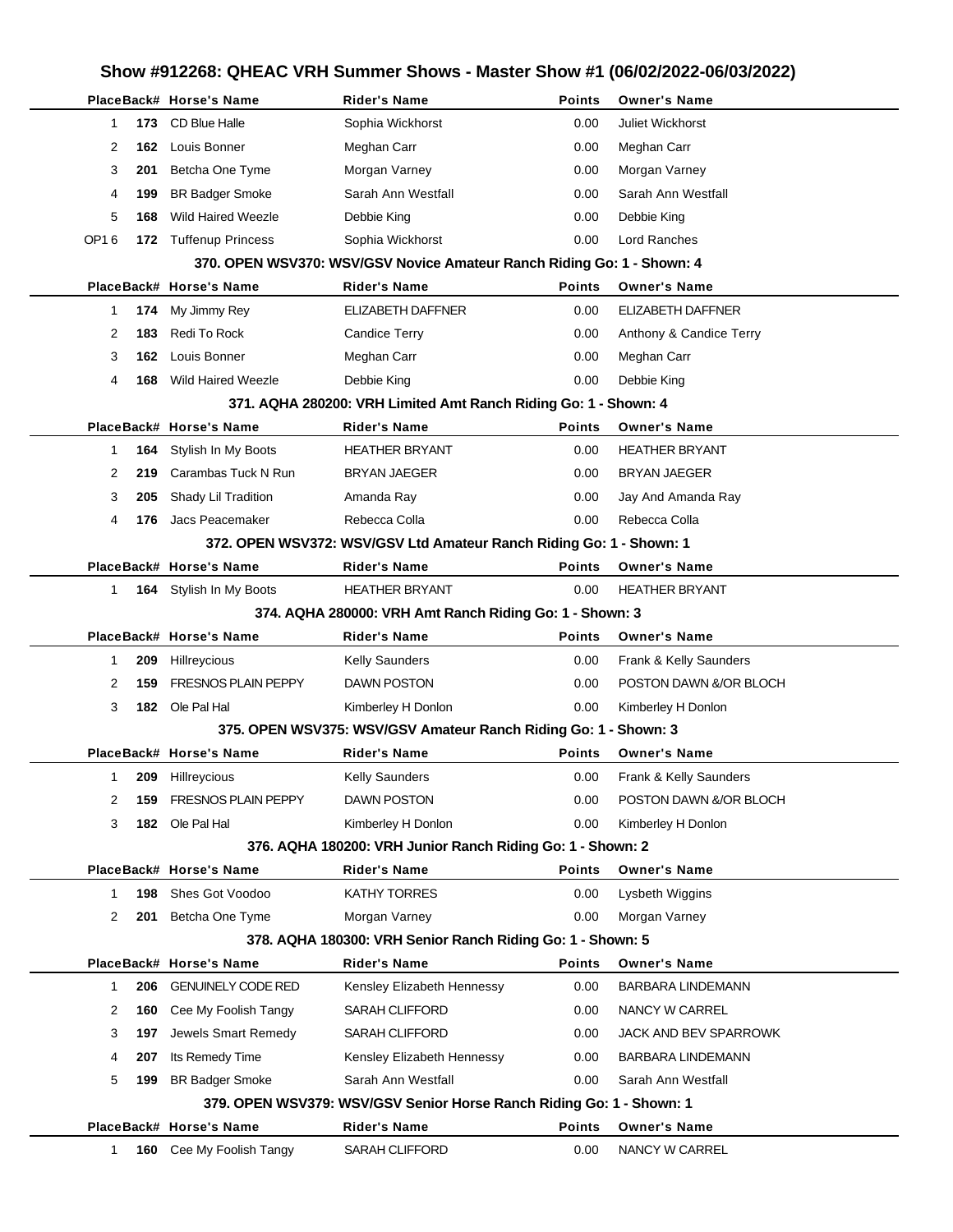## **Show #912269: QHEAC VRH Summer Shows - Master Show #1 (06/02/2022-06/03/2022)**

## **303. AQHA 282301: VRH Rookie Amt Ranch Cutting Go: 1 - Shown: 6**

|             |      | PlaceBack# Horse's Name        | Rider's Name                                                               | Points        | <b>Owner's Name</b>     |
|-------------|------|--------------------------------|----------------------------------------------------------------------------|---------------|-------------------------|
| 1           |      | 173 CD Blue Halle              | Sophia Wickhorst                                                           | 0.00          | Juliet Wickhorst        |
| 2           | 174  | My Jimmy Rey                   | ELIZABETH DAFFNER                                                          | 0.00          | ELIZABETH DAFFNER       |
| 3           | 168  | <b>Wild Haired Weezle</b>      | Debbie King                                                                | 0.00          | Debbie King             |
| 4           | 172. | <b>Tuffenup Princess</b>       | Sophia Wickhorst                                                           | 0.00          | Lord Ranches            |
| 5           |      | 162 Louis Bonner               | Meghan Carr                                                                | 0.00          | Meghan Carr             |
| 6           | 183  | Redi To Rock                   | Candice Terry                                                              | 0.00          | Anthony & Candice Terry |
|             |      |                                | 304. OPEN WSV304: WSV/GSV Novice Amateur Ranch Cutting Go: 1 - Shown: 3    |               |                         |
|             |      | PlaceBack# Horse's Name        | <b>Rider's Name</b>                                                        | <b>Points</b> | <b>Owner's Name</b>     |
| 1           |      | 174 My Jimmy Rey               | <b>ELIZABETH DAFFNER</b>                                                   | 0.00          | ELIZABETH DAFFNER       |
| 2           | 168  | <b>Wild Haired Weezle</b>      | Debbie King                                                                | 0.00          | Debbie King             |
| 3           |      | 162 Louis Bonner               | Meghan Carr                                                                | 0.00          | Meghan Carr             |
|             |      |                                | 305. AQHA 282200: VRH Limited Amt Ranch Cutting Go: 1 - Shown: 3           |               |                         |
|             |      | PlaceBack# Horse's Name        | <b>Rider's Name</b>                                                        | Points        | <b>Owner's Name</b>     |
| 1           |      | <b>164</b> Stylish In My Boots | <b>HEATHER BRYANT</b>                                                      | 0.00          | <b>HEATHER BRYANT</b>   |
| 2           | 176  | Jacs Peacemaker                | Rebecca Colla                                                              | 0.00          | Rebecca Colla           |
| 3           |      | 205 Shady Lil Tradition        | Amanda Ray                                                                 | 0.00          | Jay And Amanda Ray      |
|             |      |                                | 306. OPEN WSV306: WSV/GSV Limited Amateur Ranch Cutting Go: 1 - Shown: 1   |               |                         |
|             |      | PlaceBack# Horse's Name        | <b>Rider's Name</b>                                                        | Points        | <b>Owner's Name</b>     |
| $\mathbf 1$ |      | 164 Stylish In My Boots        | <b>HEATHER BRYANT</b>                                                      | 0.00          | <b>HEATHER BRYANT</b>   |
|             |      |                                | 308. AQHA 282000: VRH Amt Ranch Cutting Go: 1 - Shown: 4                   |               |                         |
|             |      | PlaceBack# Horse's Name        | <b>Rider's Name</b>                                                        | <b>Points</b> | <b>Owner's Name</b>     |
| 1           | 209  | Hillreycious                   | <b>Kelly Saunders</b>                                                      | 0.00          | Frank & Kelly Saunders  |
| 2           | 159  | <b>FRESNOS PLAIN PEPPY</b>     | <b>DAWN POSTON</b>                                                         | 0.00          | POSTON DAWN &/OR BLOCH  |
| 3           | 182  | Ole Pal Hal                    | Kimberley H Donlon                                                         | 0.00          | Kimberley H Donlon      |
| 4           |      | <b>184</b> Sanjo Lights        | <b>JENNIFER HARDEN</b>                                                     | 0.00          | <b>JENNIFER HARDEN</b>  |
|             |      |                                | 309. OPEN WSV309: WSV/GSV Amateur Ranch Cutting Go: 1 - Shown: 3           |               |                         |
|             |      | PlaceBack# Horse's Name        | Rider's Name                                                               | Points        | <b>Owner's Name</b>     |
| 1           |      | 209 Hillreycious               | <b>Kelly Saunders</b>                                                      | 0.00          | Frank & Kelly Saunders  |
| 2           |      | <b>159 FRESNOS PLAIN PEPPY</b> | <b>DAWN POSTON</b>                                                         | 0.00          | POSTON DAWN &/OR BLOCH  |
| 3           |      | <b>182</b> Ole Pal Hal         | Kimberley H Donlon                                                         | 0.00          | Kimberley H Donlon      |
|             |      |                                | 312. AQHA 182300: VRH Senior Ranch Cutting Go: 1 - Shown: 3                |               |                         |
|             |      | PlaceBack# Horse's Name        | <b>Rider's Name</b>                                                        | Points        | <b>Owner's Name</b>     |
| 1           | 230  | <b>Smart Jessie Boons</b>      | <b>ERIC LAPORTE</b>                                                        | 0.00          | <b>Bryan Scott</b>      |
| 2           | 160  | Cee My Foolish Tangy           | SARAH CLIFFORD                                                             | 0.00          | NANCY W CARREL          |
| 3           |      | 197 Jewels Smart Remedy        | <b>SARAH CLIFFORD</b>                                                      | 0.00          | JACK AND BEV SPARROWK   |
|             |      |                                | 313. OPEN WSV313: WSV/GSV Open Senior Horse Ranch Cutting Go: 1 - Shown: 1 |               |                         |
|             |      | PlaceBack# Horse's Name        | <b>Rider's Name</b>                                                        | <b>Points</b> | <b>Owner's Name</b>     |
| 1           |      | 160 Cee My Foolish Tangy       | <b>SARAH CLIFFORD</b>                                                      | 0.00          | NANCY W CARREL          |
|             |      |                                | 315. AQHA 283301: VRH Rookie Amt Ranch Cow Work Go: 1 - Shown: 6           |               |                         |
|             |      | PlaceBack# Horse's Name        | <b>Rider's Name</b>                                                        | Points        | <b>Owner's Name</b>     |
| 1           | 183  | Redi To Rock                   | Candice Terry                                                              | 0.00          | Anthony & Candice Terry |
| 2           | 162  | Louis Bonner                   | Meghan Carr                                                                | 0.00          | Meghan Carr             |
| 3           | 168  | Wild Haired Weezle             | Debbie King                                                                | 0.00          | Debbie King             |
| 4           |      | 174 My Jimmy Rey               | ELIZABETH DAFFNER                                                          | 0.00          | ELIZABETH DAFFNER       |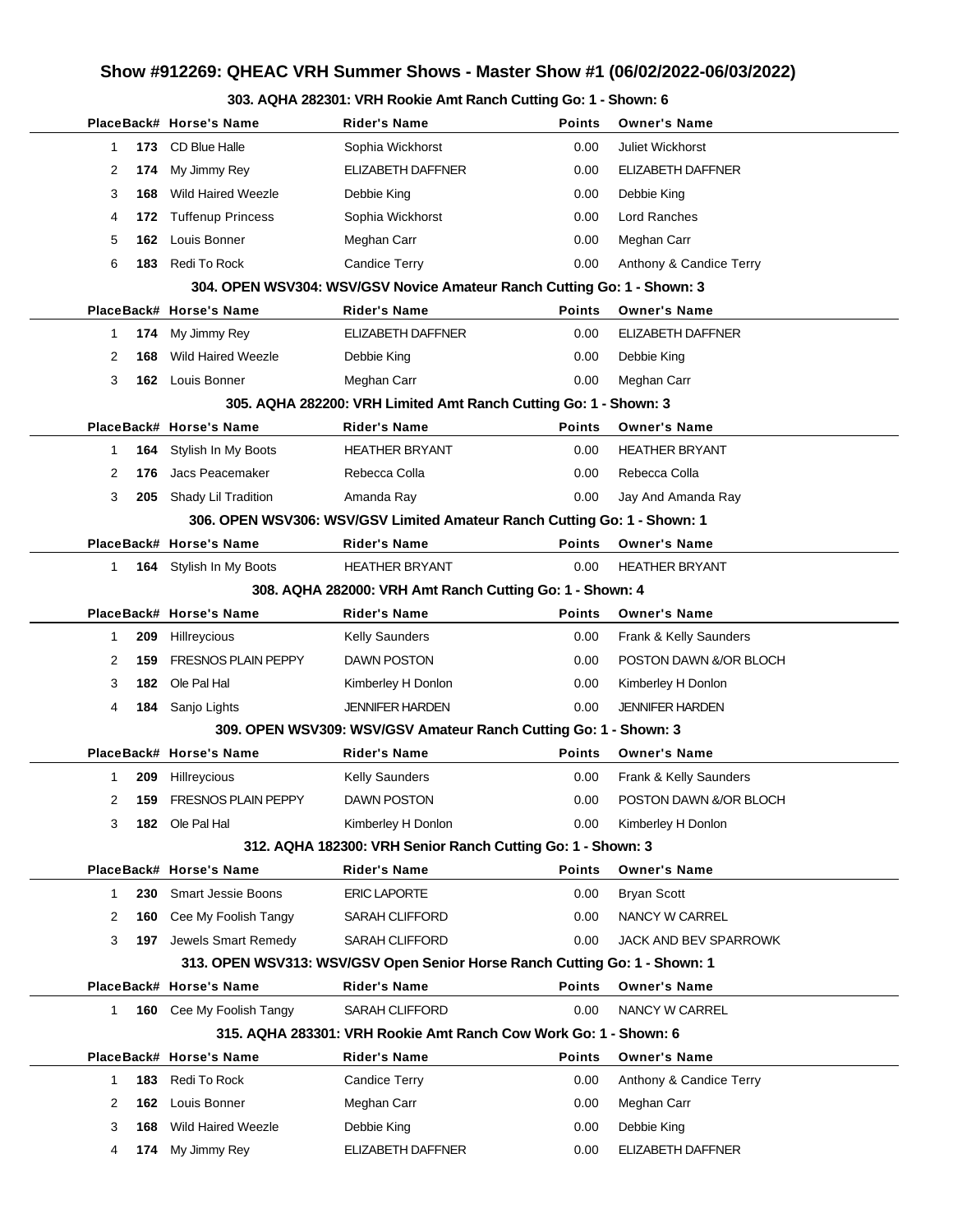|   |     |                                 |                                                                          |               | Show #912269: QHEAC VRH Summer Shows - Master Show #1 (06/02/2022-06/03/2022) |
|---|-----|---------------------------------|--------------------------------------------------------------------------|---------------|-------------------------------------------------------------------------------|
| 5 |     | 172 Tuffenup Princess           | Sophia Wickhorst                                                         | 0.00          | <b>Lord Ranches</b>                                                           |
| 6 | 173 | CD Blue Halle                   | Sophia Wickhorst                                                         | 0.00          | Juliet Wickhorst                                                              |
|   |     |                                 | 316. OPEN WSV316: WSV/GSV Novice Amateur Ranch Cow Work Go: 1 - Shown: 3 |               |                                                                               |
|   |     | PlaceBack# Horse's Name         | Rider's Name                                                             | <b>Points</b> | <b>Owner's Name</b>                                                           |
| 1 |     | 183 Redi To Rock                | <b>Candice Terry</b>                                                     | 0.00          | Anthony & Candice Terry                                                       |
| 2 | 168 | <b>Wild Haired Weezle</b>       | Debbie King                                                              | 0.00          | Debbie King                                                                   |
| 3 |     | 174 My Jimmy Rey                | ELIZABETH DAFFNER                                                        | 0.00          | <b>ELIZABETH DAFFNER</b>                                                      |
|   |     |                                 | 317, AQHA 285000: VRH Limited Amt Ranch Cow Work Go: 1 - Shown: 4        |               |                                                                               |
|   |     | PlaceBack# Horse's Name         | <b>Rider's Name</b>                                                      | <b>Points</b> | <b>Owner's Name</b>                                                           |
| 1 |     | 205 Shady Lil Tradition         | Amanda Ray                                                               | 0.00          | Jay And Amanda Ray                                                            |
| 2 |     | 162 Louis Bonner                | Meghan Carr                                                              | 0.00          | Meghan Carr                                                                   |
| 3 | 176 | Jacs Peacemaker                 | Rebecca Colla                                                            | 0.00          | Rebecca Colla                                                                 |
| 4 |     | 164 Stylish In My Boots         | <b>HEATHER BRYANT</b>                                                    | 0.00          | <b>HEATHER BRYANT</b>                                                         |
|   |     |                                 | 318. OPEN WSV317: WSV/GSV Ltd Amateur Ranch Cow Work Go: 1 - Shown: 2    |               |                                                                               |
|   |     | PlaceBack# Horse's Name         | Rider's Name                                                             | <b>Points</b> | <b>Owner's Name</b>                                                           |
| 1 |     | 162 Louis Bonner                | Meghan Carr                                                              | 0.00          | Meghan Carr                                                                   |
| 2 |     | 164 Stylish In My Boots         | <b>HEATHER BRYANT</b>                                                    | 0.00          | <b>HEATHER BRYANT</b>                                                         |
|   |     |                                 | 322. AQHA 283000: VRH Amt Working Ranch Horse Go: 1 - Shown: 3           |               |                                                                               |
|   |     | PlaceBack# Horse's Name         | <b>Rider's Name</b>                                                      | <b>Points</b> | <b>Owner's Name</b>                                                           |
| 1 |     | 209 Hillreycious                | <b>Kelly Saunders</b>                                                    | 0.00          | Frank & Kelly Saunders                                                        |
| 2 | 159 | <b>FRESNOS PLAIN PEPPY</b>      | <b>DAWN POSTON</b>                                                       | 0.00          | POSTON DAWN &/OR BLOCH                                                        |
| 3 |     | 182 Ole Pal Hal                 | Kimberley H Donlon                                                       | 0.00          | Kimberley H Donlon                                                            |
|   |     |                                 | 323. OPEN WSV323: WSV/GSV Amateur Cow Work Go: 1 - Shown: 3              |               |                                                                               |
|   |     | PlaceBack# Horse's Name         | Rider's Name                                                             | <b>Points</b> | <b>Owner's Name</b>                                                           |
| 1 | 209 | Hillreycious                    | <b>Kelly Saunders</b>                                                    | 0.00          | Frank & Kelly Saunders                                                        |
| 2 | 159 | <b>FRESNOS PLAIN PEPPY</b>      | DAWN POSTON                                                              | 0.00          | POSTON DAWN &/OR BLOCH                                                        |
| 3 |     | 182 Ole Pal Hal                 | Kimberley H Donlon                                                       | 0.00          | Kimberley H Donlon                                                            |
|   |     |                                 | 326. AQHA 183300: VRH Senior Ranch Cow Work Go: 1 - Shown: 3             |               |                                                                               |
|   |     | PlaceBack# Horse's Name         | Rider's Name                                                             |               | Points Owner's Name                                                           |
| 1 |     | 230 Smart Jessie Boons          | <b>ERIC LAPORTE</b>                                                      | 0.00          | <b>Bryan Scott</b>                                                            |
| 2 | 197 | Jewels Smart Remedy             | SARAH CLIFFORD                                                           | 0.00          | JACK AND BEV SPARROWK                                                         |
| 3 |     | <b>160</b> Cee My Foolish Tangy | <b>SARAH CLIFFORD</b>                                                    | 0.00          | NANCY W CARREL                                                                |
|   |     |                                 | 327. OPEN WSV327: WSV/GSV Sr Horse Ranch Cow Work Go: 1 - Shown: 1       |               |                                                                               |
|   |     | PlaceBack# Horse's Name         | Rider's Name                                                             | <b>Points</b> | <b>Owner's Name</b>                                                           |
| 1 |     | <b>160</b> Cee My Foolish Tangy | <b>SARAH CLIFFORD</b>                                                    | 0.00          | NANCY W CARREL                                                                |
|   |     |                                 | 331. AQHA 281301: VRH Rookie Amt Ranch Trail Go: 1 - Shown: 8            |               |                                                                               |
|   |     | PlaceBack# Horse's Name         | <b>Rider's Name</b>                                                      | <b>Points</b> | <b>Owner's Name</b>                                                           |
| 0 |     | 171 Toblerony Pony              | Ida Higgins                                                              | 0.00          | Debbie Walker                                                                 |
| 0 | 238 | Whizen Thru The Cash            | <b>Cindy Harbert</b>                                                     | 0.00          | Sarah Vernon                                                                  |
| 1 | 169 | SIMPLY A BABE                   | Allyson R Walker                                                         | 0.00          | Allyson R Walker                                                              |
| 2 | 168 | <b>Wild Haired Weezle</b>       | Debbie King                                                              | 0.00          | Debbie King                                                                   |
| 3 |     | 162 Louis Bonner                | Meghan Carr                                                              | 0.00          | Meghan Carr                                                                   |
| 4 | 172 | <b>Tuffenup Princess</b>        | Sophia Wickhorst                                                         | 0.00          | Lord Ranches                                                                  |
|   |     | <b>BR Badger Smoke</b>          | Sarah Ann Westfall                                                       | 0.00          | Sarah Ann Westfall                                                            |
| 5 | 199 |                                 |                                                                          |               |                                                                               |
| 6 | 173 | CD Blue Halle                   | Sophia Wickhorst                                                         | 0.00          | Juliet Wickhorst                                                              |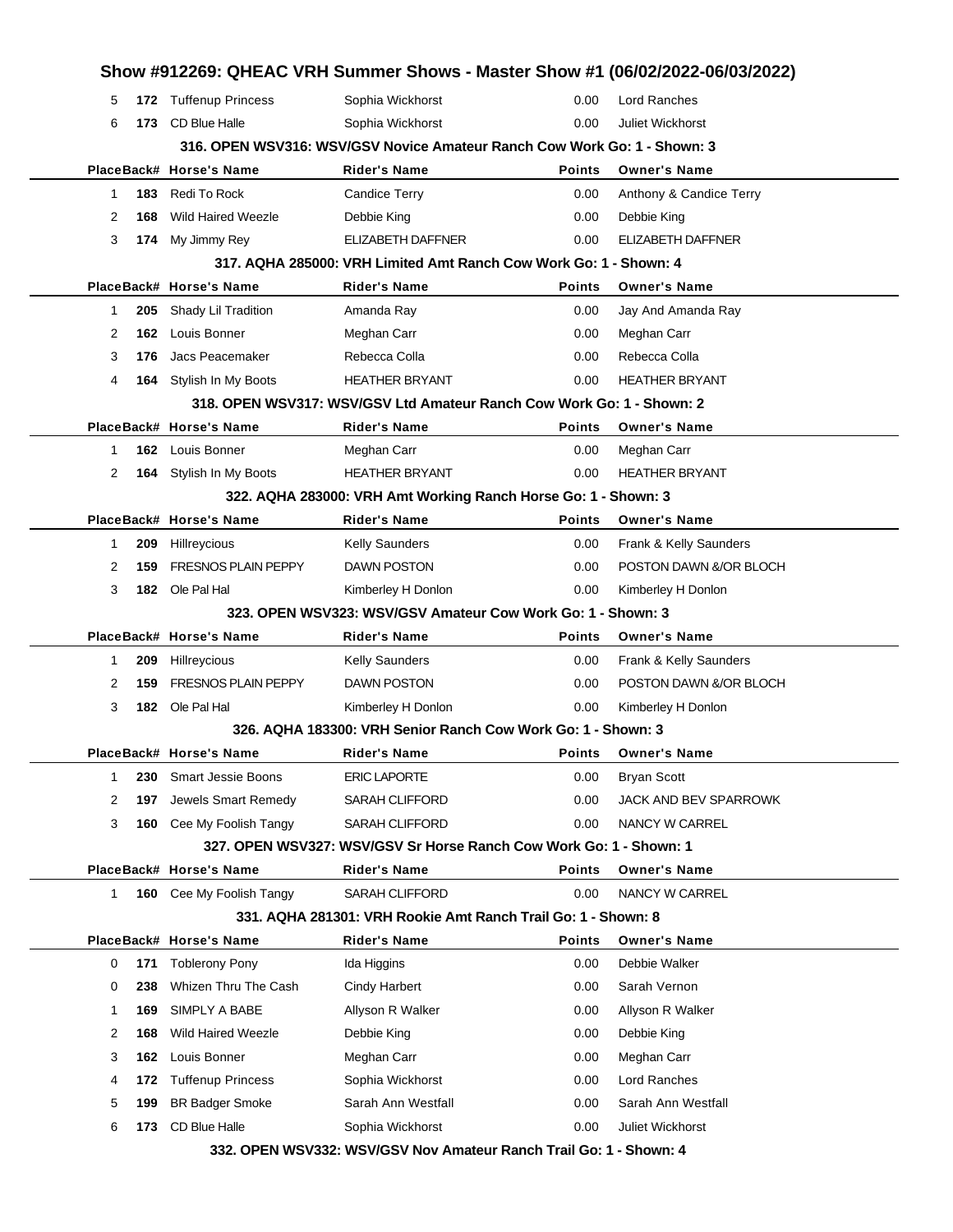|    |     |                            |                                                                       |               | Show #912269: QHEAC VRH Summer Shows - Master Show #1 (06/02/2022-06/03/2022) |  |
|----|-----|----------------------------|-----------------------------------------------------------------------|---------------|-------------------------------------------------------------------------------|--|
|    |     | PlaceBack# Horse's Name    | <b>Rider's Name</b>                                                   | <b>Points</b> | <b>Owner's Name</b>                                                           |  |
| 1  |     | 162 Louis Bonner           | Meghan Carr                                                           | 0.00          | Meghan Carr                                                                   |  |
| 2  | 174 | My Jimmy Rey               | <b>ELIZABETH DAFFNER</b>                                              | 0.00          | <b>ELIZABETH DAFFNER</b>                                                      |  |
| 3  | 183 | Redi To Rock               | <b>Candice Terry</b>                                                  | 0.00          | Anthony & Candice Terry                                                       |  |
| 4  | 168 | <b>Wild Haired Weezle</b>  | Debbie King                                                           | 0.00          | Debbie King                                                                   |  |
|    |     |                            | 333, AQHA 281200: VRH Limited Amt Ranch Trail Go: 1 - Shown: 2        |               |                                                                               |  |
|    |     | PlaceBack# Horse's Name    | <b>Rider's Name</b>                                                   | <b>Points</b> | <b>Owner's Name</b>                                                           |  |
| 1  | 164 | Stylish In My Boots        | <b>HEATHER BRYANT</b>                                                 | 0.00          | <b>HEATHER BRYANT</b>                                                         |  |
| 2  | 205 | Shady Lil Tradition        | Amanda Ray                                                            | 0.00          | Jay And Amanda Ray                                                            |  |
|    |     |                            | 334, OPEN WSV334: WSV/GSV Ltd Amateur Ranch Trail Go: 1 - Shown: 1    |               |                                                                               |  |
|    |     | PlaceBack# Horse's Name    | <b>Rider's Name</b>                                                   | <b>Points</b> | <b>Owner's Name</b>                                                           |  |
| 1. |     | 164 Stylish In My Boots    | <b>HEATHER BRYANT</b>                                                 | 0.00          | <b>HEATHER BRYANT</b>                                                         |  |
|    |     |                            | 336, AQHA 281000: VRH Amt Ranch Trail Go: 1 - Shown: 3                |               |                                                                               |  |
|    |     | PlaceBack# Horse's Name    | <b>Rider's Name</b>                                                   | <b>Points</b> | <b>Owner's Name</b>                                                           |  |
| 1  |     | 182 Ole Pal Hal            | Kimberley H Donlon                                                    | 0.00          | Kimberley H Donlon                                                            |  |
| 2  | 209 | Hillreycious               | <b>Kelly Saunders</b>                                                 | 0.00          | Frank & Kelly Saunders                                                        |  |
| 3  | 159 | <b>FRESNOS PLAIN PEPPY</b> | <b>DAWN POSTON</b>                                                    | 0.00          | POSTON DAWN &/OR BLOCH                                                        |  |
|    |     |                            | 337, OPEN WSV337: WSV/GSV Amateur Ranch Trail Go: 1 - Shown: 3        |               |                                                                               |  |
|    |     | PlaceBack# Horse's Name    | <b>Rider's Name</b>                                                   | <b>Points</b> | <b>Owner's Name</b>                                                           |  |
| 1  |     | 182 Ole Pal Hal            | Kimberley H Donlon                                                    | 0.00          | Kimberley H Donlon                                                            |  |
| 2  | 209 | Hillreycious               | <b>Kelly Saunders</b>                                                 | 0.00          | Frank & Kelly Saunders                                                        |  |
| 3  | 159 | <b>FRESNOS PLAIN PEPPY</b> | <b>DAWN POSTON</b>                                                    | 0.00          | POSTON DAWN &/OR BLOCH                                                        |  |
|    |     |                            | 340, AQHA 181300: VRH Senior Ranch Trail Go: 1 - Shown: 2             |               |                                                                               |  |
|    |     | PlaceBack# Horse's Name    | Rider's Name                                                          | <b>Points</b> | <b>Owner's Name</b>                                                           |  |
| 1  | 160 | Cee My Foolish Tangy       | <b>SARAH CLIFFORD</b>                                                 | 0.00          | NANCY W CARREL                                                                |  |
| 2  | 197 | Jewels Smart Remedy        | <b>SARAH CLIFFORD</b>                                                 | 0.00          | JACK AND BEV SPARROWK                                                         |  |
|    |     |                            | 341, OPEN WSV341: WSV/GSV Senior Horse Ranch Trail Go: 1 - Shown: 1   |               |                                                                               |  |
|    |     | PlaceBack# Horse's Name    | <b>Rider's Name</b>                                                   | Points        | <b>Owner's Name</b>                                                           |  |
| 1  |     | 160 Cee My Foolish Tangy   | <b>SARAH CLIFFORD</b>                                                 | 0.00          | NANCY W CARREL                                                                |  |
|    |     |                            | 347. AQHA 288301: VRH Rookie Amt Ranch Conformation Go: 1 - Shown: 4  |               |                                                                               |  |
|    |     | PlaceBack# Horse's Name    | Rider's Name                                                          | <b>Points</b> | <b>Owner's Name</b>                                                           |  |
| 1  | 199 | <b>BR Badger Smoke</b>     | Sarah Ann Westfall                                                    | 0.00          | Sarah Ann Westfall                                                            |  |
| 2  | 173 | <b>CD Blue Halle</b>       | Sophia Wickhorst                                                      | 0.00          | Juliet Wickhorst                                                              |  |
| 3  | 162 | Louis Bonner               | Meghan Carr                                                           | 0.00          | Meghan Carr                                                                   |  |
| 4  | 168 | <b>Wild Haired Weezle</b>  | Debbie King                                                           | 0.00          | Debbie King                                                                   |  |
|    |     |                            | 348. AQHA 288200: VRH Limited Amt Ranch Conformation Go: 1 - Shown: 2 |               |                                                                               |  |
|    |     | PlaceBack# Horse's Name    | Rider's Name                                                          | <b>Points</b> | <b>Owner's Name</b>                                                           |  |
| 1  | 205 | Shady Lil Tradition        | Amanda Ray                                                            | 0.00          | Jay And Amanda Ray                                                            |  |
| 2  | 164 | Stylish In My Boots        | <b>HEATHER BRYANT</b>                                                 | 0.00          | <b>HEATHER BRYANT</b>                                                         |  |
|    |     |                            | 349, AQHA 288000: VRH Amt Ranch Conformation Go: 1 - Shown: 3         |               |                                                                               |  |
|    |     | PlaceBack# Horse's Name    | <b>Rider's Name</b>                                                   | <b>Points</b> | <b>Owner's Name</b>                                                           |  |
| 1  | 159 | <b>FRESNOS PLAIN PEPPY</b> | <b>DAWN POSTON</b>                                                    | 0.00          | POSTON DAWN &/OR BLOCH                                                        |  |
| 2  | 209 | Hillreycious               | <b>Kelly Saunders</b>                                                 | 0.00          | Frank & Kelly Saunders                                                        |  |
| 3  | 182 | Ole Pal Hal                | Kimberley H Donlon                                                    | 0.00          | Kimberley H Donlon                                                            |  |
|    |     |                            | 351, AQHA 188300: VRH Senior Ranch Conformation Go: 1 - Shown: 3      |               |                                                                               |  |
|    |     | PlaceBack# Horse's Name    | <b>Rider's Name</b>                                                   | Points        | <b>Owner's Name</b>                                                           |  |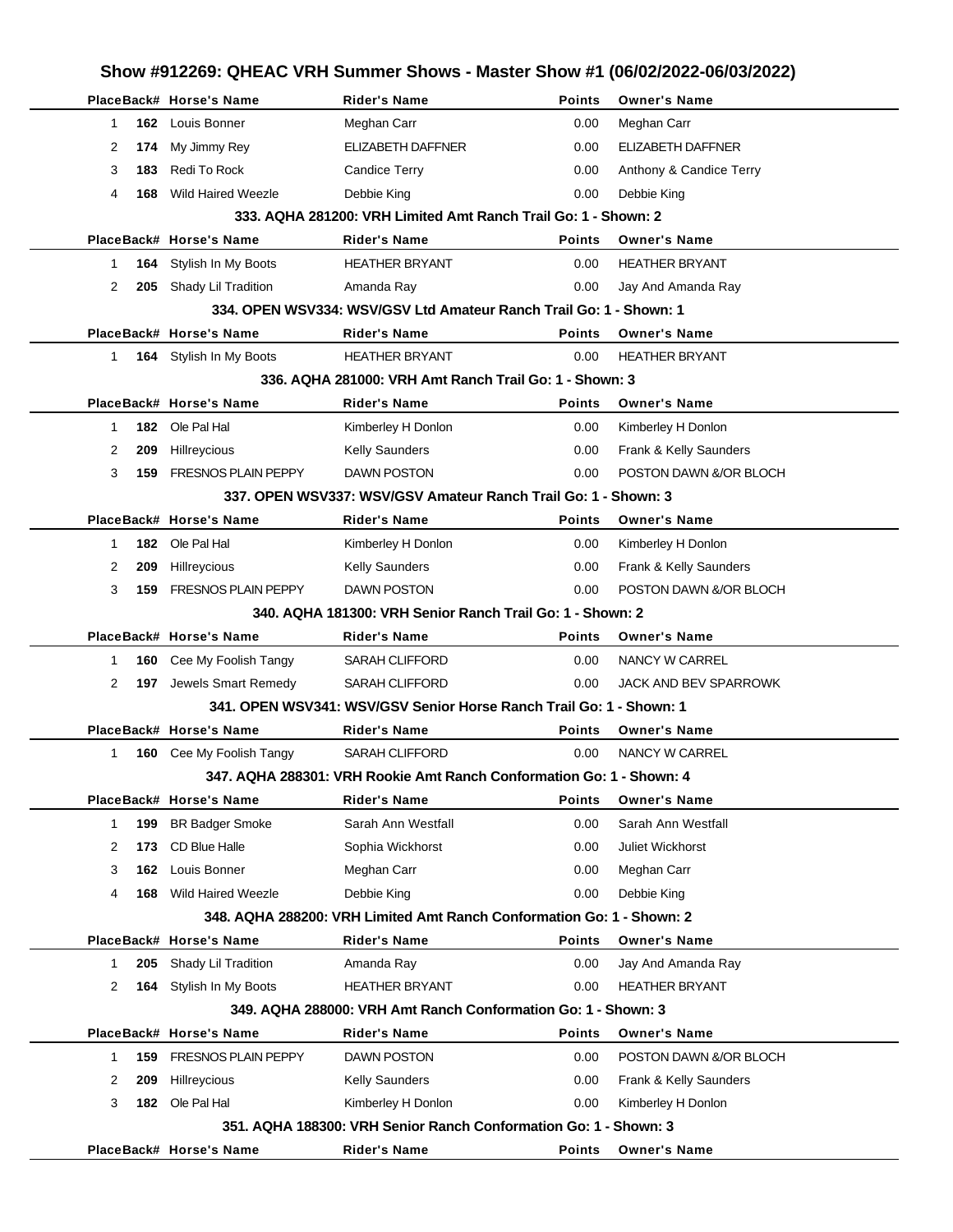|                  |     | PlaceBack# Horse's Name    | <b>Rider's Name</b>                                                     | Points        | <b>Owner's Name</b>     |
|------------------|-----|----------------------------|-------------------------------------------------------------------------|---------------|-------------------------|
|                  |     |                            | 365. OPEN WSV365: WSV/GSV Senior Horse Ranch Reining Go: 1 - Shown: 1   |               |                         |
| 4                | 197 | Jewels Smart Remedy        | <b>SARAH CLIFFORD</b>                                                   | 0.00          | JACK AND BEV SPARROWK   |
| 3                | 230 | <b>Smart Jessie Boons</b>  | <b>ERIC LAPORTE</b>                                                     | 0.00          | <b>Bryan Scott</b>      |
| 2                | 206 | <b>GENUINELY CODE RED</b>  | Kensley Elizabeth Hennessy                                              | 0.00          | BARBARA LINDEMANN       |
| 1                | 160 | Cee My Foolish Tangy       | <b>SARAH CLIFFORD</b>                                                   | 0.00          | NANCY W CARREL          |
|                  |     | PlaceBack# Horse's Name    | Rider's Name                                                            | <b>Points</b> | <b>Owner's Name</b>     |
|                  |     |                            | 364. AQHA 184300: VRH Senior Ranch Reining Go: 1 - Shown: 4             |               |                         |
| 3                | 159 | <b>FRESNOS PLAIN PEPPY</b> | DAWN POSTON                                                             | 0.00          | POSTON DAWN &/OR BLOCH  |
| 2                | 209 | Hillreycious               | <b>Kelly Saunders</b>                                                   | 0.00          | Frank & Kelly Saunders  |
| 1                | 182 | Ole Pal Hal                | Kimberley H Donlon                                                      | 0.00          | Kimberley H Donlon      |
|                  |     | PlaceBack# Horse's Name    | <b>Rider's Name</b>                                                     | <b>Points</b> | <b>Owner's Name</b>     |
|                  |     |                            | 361. OPEN WSV361: WSV/GSV Amateur Ranch Reining Go: 1 - Shown: 3        |               |                         |
| 3                | 159 | <b>FRESNOS PLAIN PEPPY</b> | DAWN POSTON                                                             | 0.00          | POSTON DAWN &/OR BLOCH  |
| 2                | 209 | Hillreycious               | Kelly Saunders                                                          | 0.00          | Frank & Kelly Saunders  |
| 1                |     | 182 Ole Pal Hal            | Kimberley H Donlon                                                      | 0.00          | Kimberley H Donlon      |
|                  |     | PlaceBack# Horse's Name    | Rider's Name                                                            | <b>Points</b> | <b>Owner's Name</b>     |
|                  |     |                            | 360. AQHA 284000: VRH Amt Ranch Reining Go: 1 - Shown: 3                |               |                         |
| 1                |     | 164 Stylish In My Boots    | <b>HEATHER BRYANT</b>                                                   | 0.00          | <b>HEATHER BRYANT</b>   |
|                  |     | PlaceBack# Horse's Name    | Rider's Name                                                            | Points        | <b>Owner's Name</b>     |
|                  |     |                            | 358. OPEN WSV358: WSV/GSV Ltd Amateur Ranch Reining Go: 1 - Shown: 1    |               |                         |
| OP <sub>24</sub> | 176 | Jacs Peacemaker            | Rebecca Colla                                                           | 0.00          | Rebecca Colla           |
| OP <sub>13</sub> | 164 | Stylish In My Boots        | <b>HEATHER BRYANT</b>                                                   | 0.00          | <b>HEATHER BRYANT</b>   |
| 2                | 205 | Shady Lil Tradition        | Amanda Ray                                                              | 0.00          | Jay And Amanda Ray      |
| 1                | 219 | Carambas Tuck N Run        | BRYAN JAEGER                                                            | 0.00          | <b>BRYAN JAEGER</b>     |
|                  |     | PlaceBack# Horse's Name    | Rider's Name                                                            | <b>Points</b> | <b>Owner's Name</b>     |
|                  |     |                            | 357. AQHA 284200: VRH Limited Amt Ranch Reining Go: 1 - Shown: 4        |               |                         |
| 4                | 168 | Wild Haired Weezle         | Debbie King                                                             | 0.00          | Debbie King             |
| 3                | 162 | Louis Bonner               | Meghan Carr                                                             | 0.00          | Meghan Carr             |
| 2                | 183 | Redi To Rock               | Candice Terry                                                           | 0.00          | Anthony & Candice Terry |
| 1                | 174 | My Jimmy Rey               | ELIZABETH DAFFNER                                                       | 0.00          | ELIZABETH DAFFNER       |
|                  |     | PlaceBack# Horse's Name    | Rider's Name                                                            | <b>Points</b> | <b>Owner's Name</b>     |
|                  |     |                            | 356. OPEN WSV356: WSV/GSV Novice Amateur Ranch Reining Go: 1 - Shown: 4 |               |                         |
| 6                | 168 | Wild Haired Weezle         | Debbie King                                                             | 0.00          | Debbie King             |
| 5                | 172 | <b>Tuffenup Princess</b>   | Sophia Wickhorst                                                        | 0.00          | Lord Ranches            |
| 4                | 162 | Louis Bonner               | Meghan Carr                                                             | 0.00          | Meghan Carr             |
| 3                | 183 | Redi To Rock               | Candice Terry                                                           | 0.00          | Anthony & Candice Terry |
| 2                | 174 | My Jimmy Rey               | <b>ELIZABETH DAFFNER</b>                                                | 0.00          | ELIZABETH DAFFNER       |
| 1                |     | 173 CD Blue Halle          | Sophia Wickhorst                                                        | 0.00          | Juliet Wickhorst        |
|                  |     | PlaceBack# Horse's Name    | Rider's Name                                                            | <b>Points</b> | <b>Owner's Name</b>     |
|                  |     |                            | 355. AQHA 284301: VRH Rookie Amt Ranch Reining Go: 1 - Shown: 6         |               |                         |
| 3                | 197 | Jewels Smart Remedy        | Amanda Ray                                                              | 0.00          | JACK AND BEV SPARROWK   |
| 2                | 160 | Cee My Foolish Tangy       | <b>SARAH CLIFFORD</b>                                                   | 0.00          | NANCY W CARREL          |
|                  | 199 | <b>BR Badger Smoke</b>     | Sarah Ann Westfall                                                      | 0.00          | Sarah Ann Westfall      |